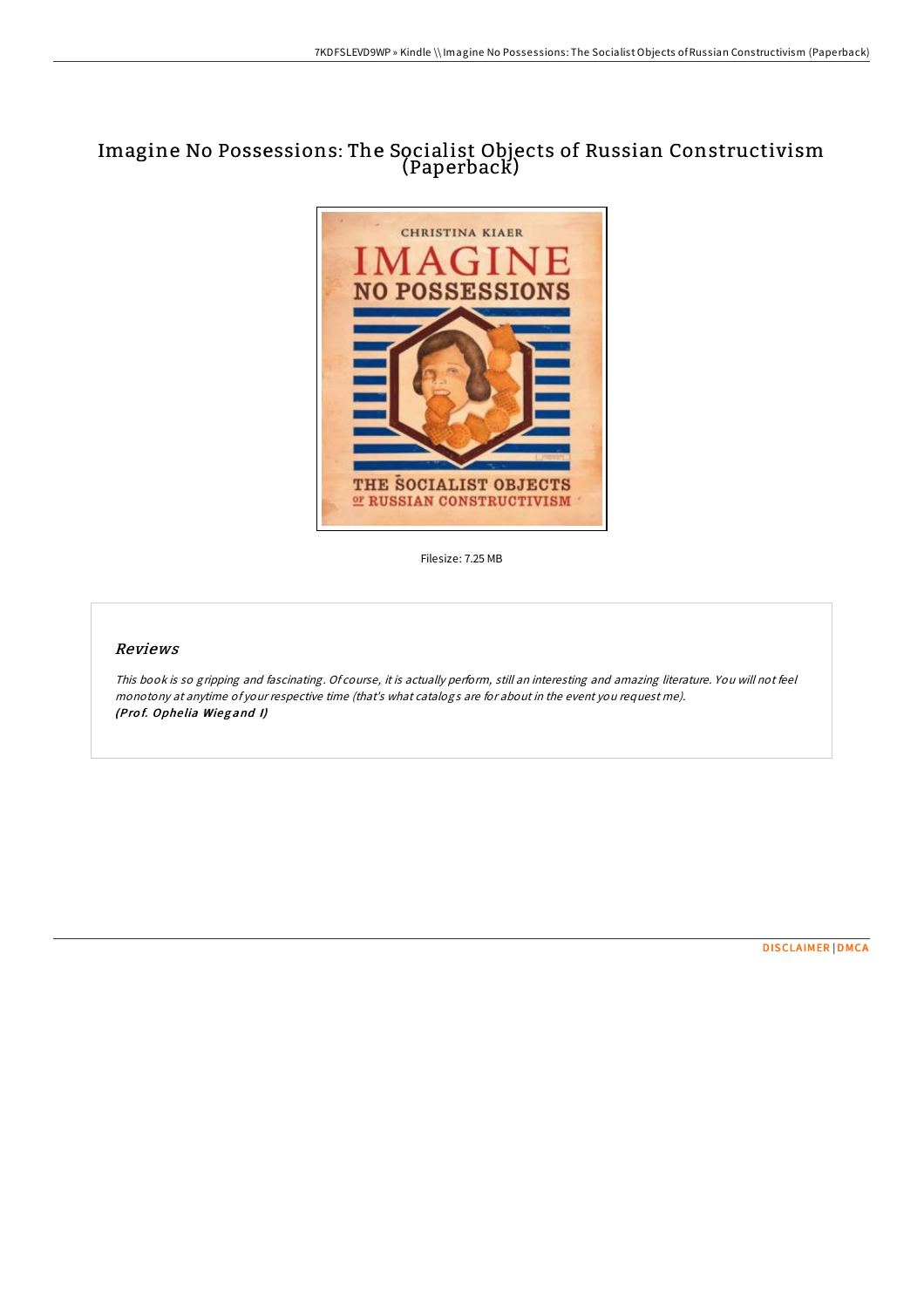## IMAGINE NO POSSESSIONS: THE SOCIALIST OBJECTS OF RUSSIAN CONSTRUCTIVISM (PAPERBACK)



MIT Press Ltd, United States, 2008. Paperback. Condition: New. Language: English . Brand New Book. How Constructivist artists in Russia between 1923 and 1925 developed a counterproposal to capitalism s commodity fetish by producing objects meant to be comrades in the creation of an egalitarian socialist culture. In Imagine No Possessions, Christina Kiaer investigates the Russian Constructivist conception of objects as being more than commodities. Our things in our hands must be equals, comrades, wrote Aleksandr Rodchenko in 1925. Kiaer analyzes this Constructivist counterproposal to capitalism s commodity fetish by examining objects produced by Constructivist artists between 1923 and 1925: Vladimir Tatlin s prototype designs for pots and pans and other everyday objects, Liubov Popova s and Varvara Stepanova s fashion designs and textiles, Rodchenko s packaging and advertisements for state-owned businesses (made in collaboration with revolutionary poet Vladimir Mayakovsky), and Rodchenko s famous design for the interior of a workers club. These artists, heeding the call of Constructivist manifestos to abandon the nonobjective painting and sculpture of the early Russian avant-garde and enter into Soviet industrial production, aimed to work as artist-engineers to produce useful objects for everyday life in the new socialist collective. Kiaer shows how these artists elaborated on the theory of the socialist object-as-comrade in the practice of their art. They broke with the traditional model of the autonomous avant-garde, Kiaer argues, in order to participate more fully in the political project of the Soviet state. She analyzes Constructivism s attempt to develop modernist forms to forge a new comradely relationship between human subjects and the mass-produced objects of modernity; Constructivists could imagine no possessions (as John Lennon s song puts it) not by eliminating material objects but by eliminating the possessive relation to them. Considering such Constructivist objects as flapper dresses and cookie advertisements, Kiaer...

Read Imagine No Possessions: The Socialist Objects of Russian Cons[tructivism](http://almighty24.tech/imagine-no-possessions-the-socialist-objects-of-.html) (Paperback) Online  $\frac{1}{10}$ Download PDF Imagine No Possessions: The Socialist Objects of Russian Cons[tructivism](http://almighty24.tech/imagine-no-possessions-the-socialist-objects-of-.html) (Paperback)